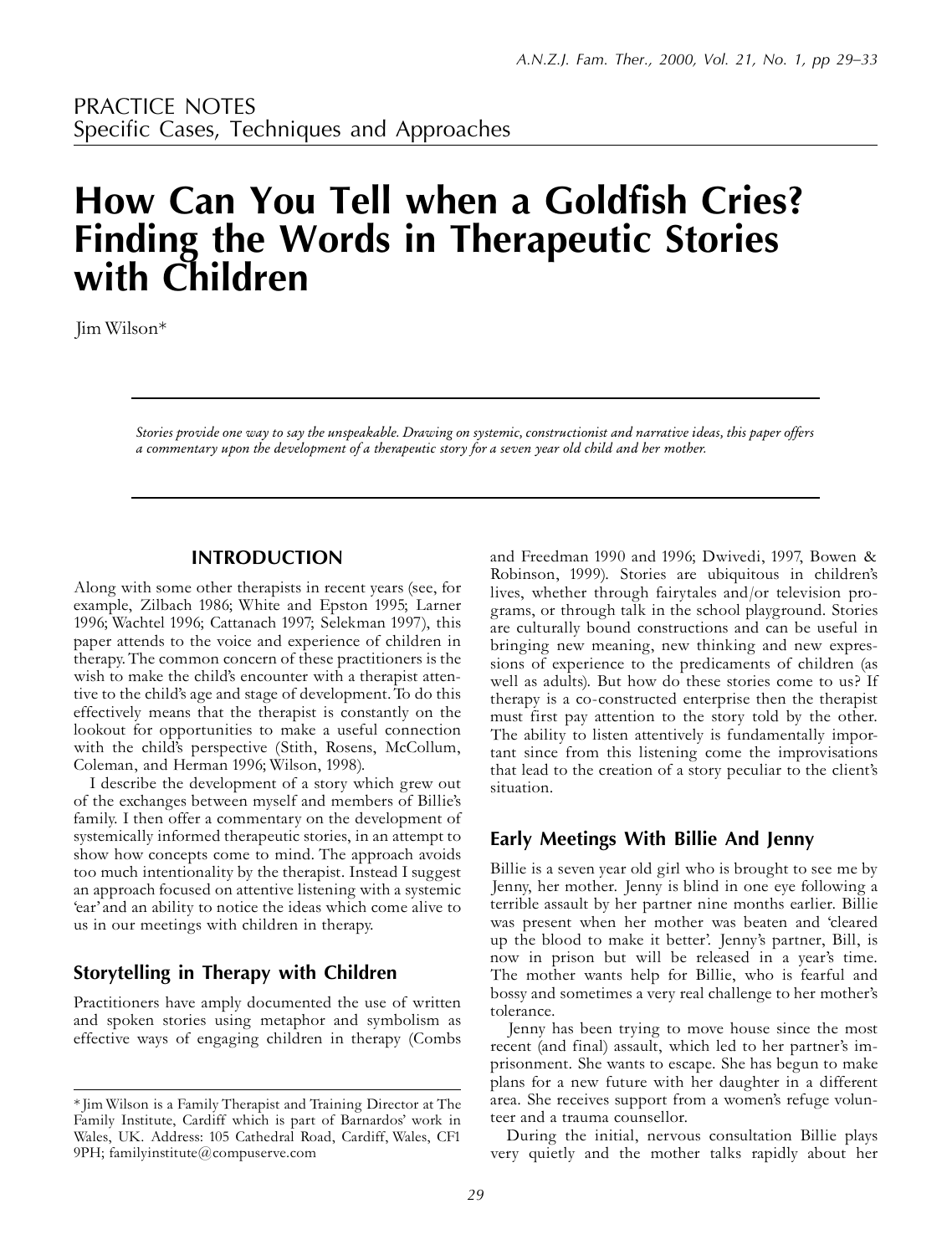situation and her worries for her daughter. Jenny wants me to help her daughter to get over Billie's witnessing of her father's violence. Slowly, over the first few meetings with the mother and daughter I begin to form a picture of the history of abuse suffered by Jenny. In Billie's exchanges with me she begins to settle more and to talk of her friends, but she does not talk of her father's violence towards her mother.

The following story comes to mind as a way of connecting with Billie about this inexpressible and perhaps unthinkable event. The themes which emerge in the following story of the two goldfish are based both on Jenny's play and on my talking with Jenny and Billie together. The story is an offering, an invention based on my understanding of the experiences of both mother and daughter. Billie has two pet goldfish.The story was offered to Billie before Christmas 1998 for the mother to read to her as and when she judged the time right.When I gave her the story she accepted it as a gift in return for her giving me a toy bear for Christmas.

## The Context of the Story and the Reading

In giving this story to Billie and her mother, timing was crucial. The point of the exchange at Christmas-time seemed to bring Billie and me together in mutual acceptance and new trust. Billie's play had been so fragmented and her mother's worries so preoccupying and frantic that at times I felt it was difficult to catch my breath before hearing more stories of the pain and the panic that they had experienced.

Jenny and I discussed how best to arrange to read the story to her daughter; I emphasised that Jenny would be the best judge of the timing of this: she should not feel obliged to read the story to Billie unless she felt it was safe enough to do so. This sort of instruction places the parent in a position of active involvement and responsibility for the telling and hearing of the story. As Penn and Frankfurt (1994) illustrate, this form of reading can lead to the mother's re-understanding of her own position, through hearing herself tell the story in this metaphoric form. It speaks to her predicament as well as her daughter's.

After Christmas, Jenny and Billie returned and I found that Jenny had decided to read the story in short instalments. It provoked more reflection and discussion between mother and daughter in the next session. The story of the goldfish became a safe focus; the metaphorical parallels with the family's experience were close enough, without being too threatening to either of them. As with other less direct approaches, it was important for me not to `overwork' the meanings of the story. It is more useful to leave these open, avoiding the possibility of imposing one's own biases through the interpretations one makes.

After nine months, my work with Jenny and Billie is coming to an end. When I last met with them in their new home, Billie played `house moves' with me as a `neighbour'. After a short while her friends called to go



Picture by Yasmin, Aged 12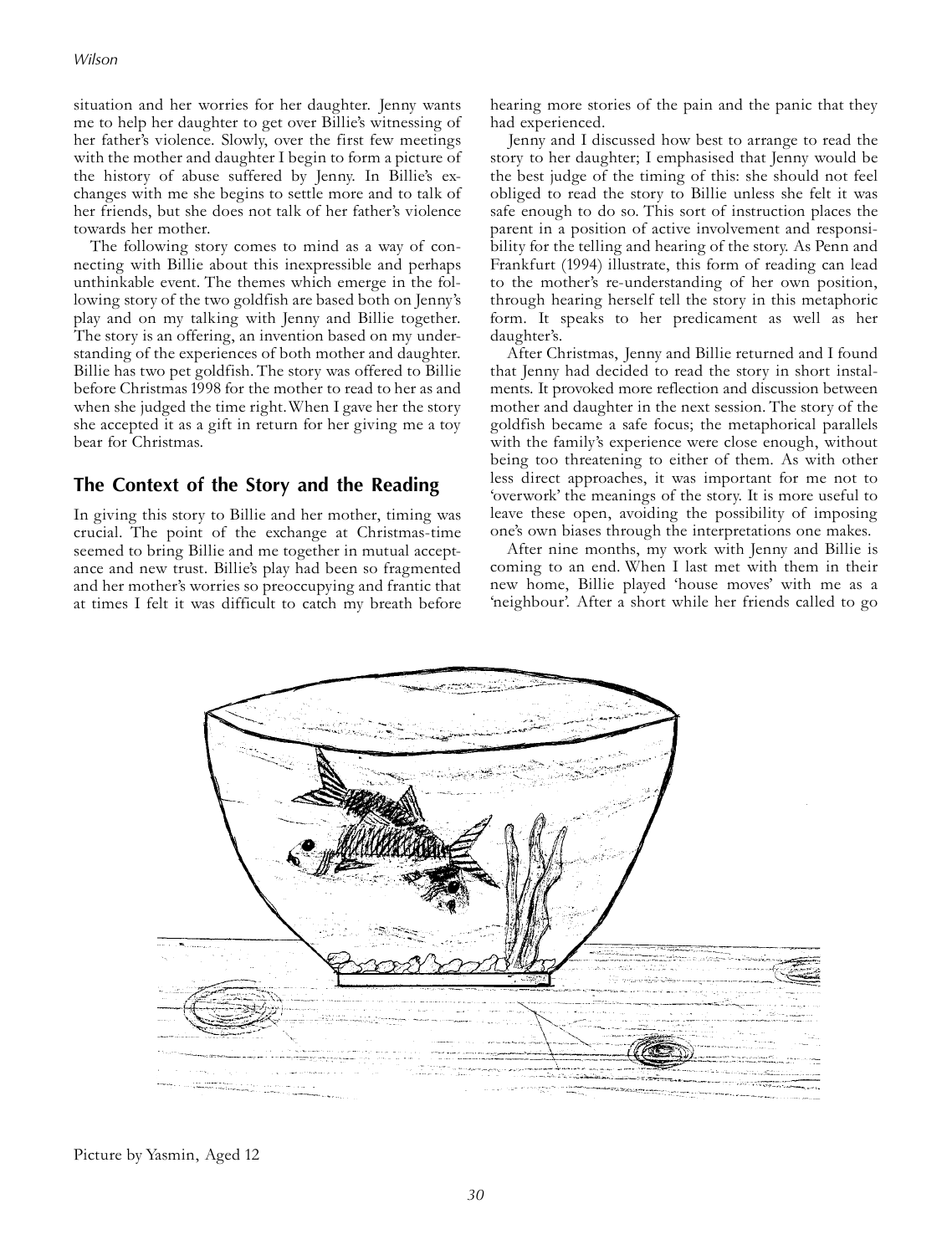#### MELISSA THE GOLDFISH: A STORY FOR BILLIE

Melissa was a very pretty young fish indeed. She was a goldfish. She swam around in her goldfish bowl quite happily, in and out of the pretend seaweed, playing with her mother, Samantha. Samantha was a proud and beautiful goldfish. She and Melissa would enjoy swimming around each other, looking at the world outside from their goldfish bowl. (Have you ever imagined what a goldfish sees when she looks out from a goldfish bowl? She probably sees funny shapes of people and television sets and wonders what everyone outside is doing.)

One day Melissa and her mother were having a bite to eat (ants eggs seemed to drop in from the sky as if by magic). All of a sudden there was an almighty splash! A very handsome new goldfish appeared. He had a black line down his back and silvery fins. After being surprised Samantha and Melissa got on very well with this new, handsome Silvery Prince (as they decided to call him). They began to like him; he made them laugh and life inside the goldfish bowl was good ...

But, one day when they were all swimming around, the Silvery Prince said, 'This goldfish bowl is too small and you (pointing to Samantha and Melissa) are taking up too much room!'

Samantha and Melissa were shocked and frightened.Their goldfish eyes opened very wide and their mouths opened even wider.

Before Samantha could tell the Silvery Prince that this was her bowl and belonged to no one else he whacked her so hard with his tail that she flew against the side of the bowl and hurt her fins very badly. She lay there and couldn't get up. Melissa was very frightened. (It was the kind of fright where you don't really know what to say or what to feel.You just know something wrong has happened and you don't like it.)

Melissa wanted it to be all better again. She wanted the goldfish bowl to be a happy place once more. She wanted the Silvery Prince to be nice again, to be good to her and her mum. She wanted him to like her because deep down inside she liked him very much and he was good fun at times. But this was a bad thing he had done and she didn't understand it for one minute.

Slowly Samantha got up and began to swim again. It took a while and she was always frightened about what the Silvery Prince might do next. For a long time Samantha and Melissa said nothing to each other. They just kept themselves hidden behind the pretend seaweed. The Silvery Prince swam around like he was the King of the sea.

Melissa and her mum were very unhappy. They showed this by keeping very quiet or sometimes getting very very angry and flapping their tails around. But they didn't cry like human beings do (maybe, because tears are made from water we can't tell when a goldfish cries).

Anyway, one day there was another big splash. This time, when Melissa and Samantha opened their eyes the Silvery Prince was gone. At first Samantha and Melissa couldn't believe it. They breathed a big sigh of relief through their gills and began to gently and slowly swim out further and further from behind the pretend seaweed, until they began to feel a little bit more at home again. Samantha said, I wonder where he has gone?'

`I hope he has gone for good!' said Melissa.`I never want to see him again. He was so bad to you. He should never have bashed you with his tail and hurt you so much. This is our bowl. It has always been our bowl. Why do you think he spoiled everything?'

Samantha couldn't find the words to explain to her daughter. She too had found the Silvery Prince someone she once liked very, very much. How is it possible?', she said to herself in goldfish language,`How is it possible to like someone so very, very much and yet he should do such bad things? This is very confusing.' It made her swim round and round in frantic circles trying to make sense of this. Slowly, over the following goldfish-weeks and months, and even a goldfish year, Melissa and Samantha began to feel more safe again. But they always had one big worry. Do you know what this worry was? It was this: would there be a time, sometime in the future when there would be a big splash and the Silvery Prince might come back again? This was frightening for Samantha and for Melissa. (Sometimes when people are frightened they think it is best not to talk about the frightening thing and I can understand that, because we all like to try to forget frightening things.)

As Melissa swam around the goldfish bowl she said to herself, 'I wonder: if I had been nicer to that Silvery Prince would he have liked me better and liked my mum better ? Maybe I made him do something to hurt my mum, but I can't think what that would have been. Maybe if I had shared my food a bit more or let him play a bit more behind the seaweed. Even though I am angry about what he did, sometimes, just sometimes, I would like to hear how he is, and if he is unhappy. I wonder if he is in another goldfish bowl on his own, or if he has a friend? I wonder what he looks like now? I wonder if he still has the silvery gills and that black line on his back? I wonder if I will ever see him again without feeling frightened?'

Melissa's mum sometimes felt sad about the things that had happened. She even thought, 'Maybe I have myself to blame. If only I had kept him away from us. If only I had spoken to him a bit more strongly. If only I had seen that he wanted to take over this goldfish bowl. Maybe Melissa wouldn't be so upset.' She wanted to tell Melissa how much she loved her and how much she was sorry that bad things had happened to her.

Yet some good things began to happen too: the goldfish bowl was beginning to look smart again.The water was calm. They could breathe through their gills more easily. Samantha also made some special plans. She was becoming a stronger goldfish. Melissa liked that. She could see there was a quickness now in the way Samantha seemed to patrol the goldfish bowl and slowly, slowly at first, Melissa began to play again. She began to pick little pebbles up and play with them in the bowl. She began to dart in and out of the pretend seaweed like she used to do! She began to want to have some more friends again. She remembered that goldfish actually swim around in big groups called `schools', and when she started to think of this she felt good. Her tail would flick a little bit and she would dart around the goldfish bowl. She could see slowly, slowly at first, that things over the last goldfish-year were beginning to feel safer.

This is the end of this part of the story of Melissa-there could be more adventures and things to say but this is Melissa's story so far. (What do you think could happen next I wonder ? ... ) THE END ... so far.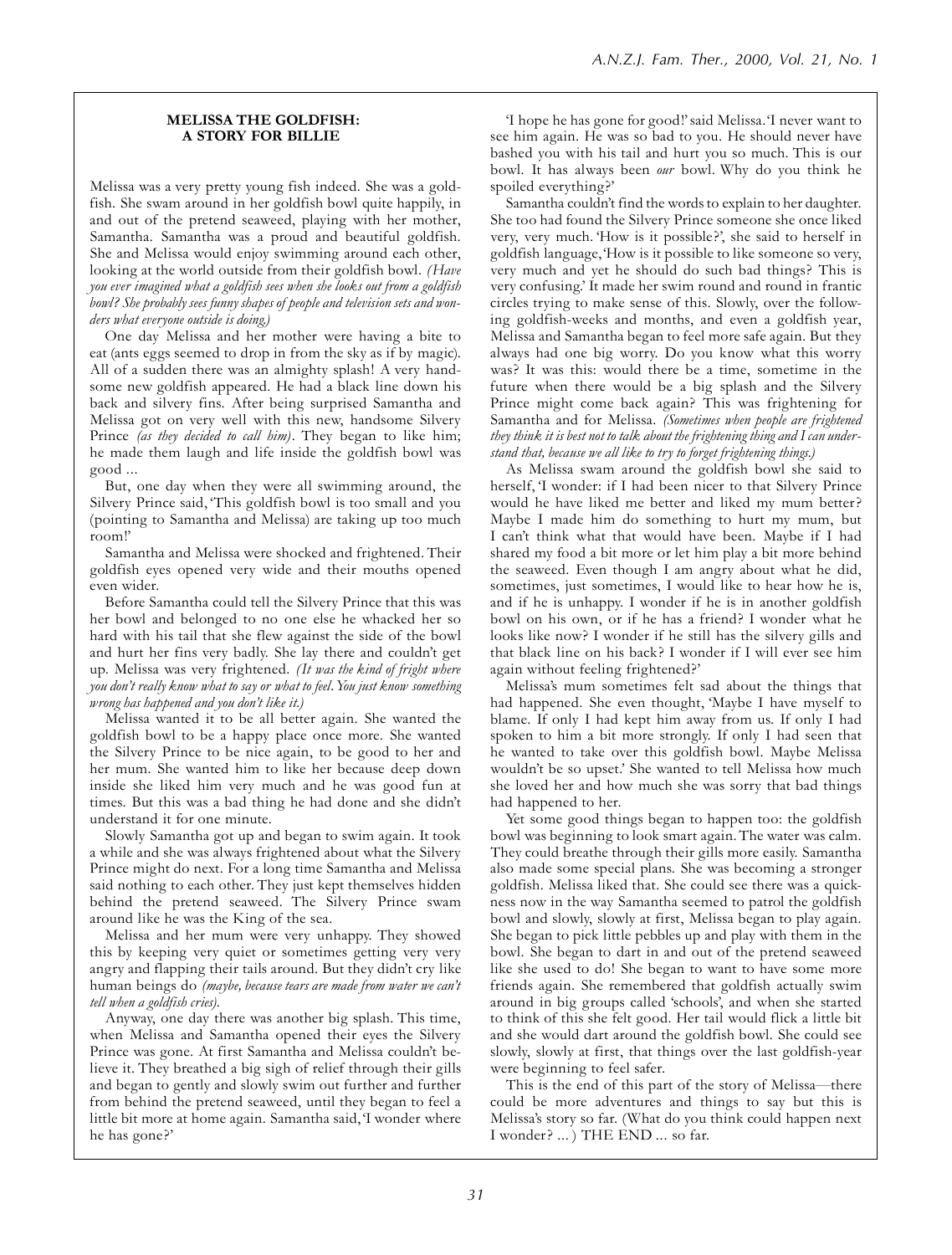swimming and I was secretly pleased to be relegated once more to the adult world.

## Why Systemically Informed Stories?

Our professional theories, as well as our personal experiences, are wells of experience and resourcefulness which can be drawn upon for the benefit of the people we see in therapy. Systemic therapy, informed by narrative and social constructionist ideas, draws me towards an appreciation of how the internal experiences of children in therapy can be contextualised and given fuller expression. In so doing we may try to introduce more expanded, less blameworthy or confining meanings to prior experiences.

I assume that the child's trauma will be associated with central themes and internal responses to these: the loss of her parent through imprisonment and the fearfulness of what had been experienced sit alongside her wish to be in touch in some way with her father. These themes were only marginally alluded to in the prior sessions with Jenny and her daughter but alluded to enough for them to be included as central themes in the story. The notion of each story offered containing an inherent systemic logic (Cecchin, Lane and Ray, 1994) equips the writer with an orientation which helps introduce complexity into the client's account. In essence the story takes the shape of a systemic narrative offered to the child and her mother.

## Stance of the Writer

There are always options for parents to write their own stories and for children and therapists to embark on a joint writing expedition (Marner, 1995). If the story is written by the therapist, the key idea of applying systemic logic to a child's situation helps a therapist to avoid judging the various characters too harshly (for example, the father in this case). Characters are neither demonised or sanctified, since this speaks to only one dimension of the significant adults in the child's life. These stories do not have romantic or `Hollywood' endings, in fact, one important element is that some unspeakable truth may find expression in the telling. The therapist keeps the client's way of talking and the quality of the therapeutic relationship uppermost in her/his mind in order to create a useful fit between the story, the listener and the teller.

If the story is too hopeful we risk being seen as naïve. If we become too engrossed in our enthusiasm we can lose sight of the client's scepticism. If we become too organised by instruction in the story, we risk becoming moralisers.The therapist has to be careful to sidestep such traps and at the same time, develop a relevant story that holds within it the capacity for new possibilities to be heard by the reader and the listener.

The stories use symbols and metaphors chosen to ignite the child's imagination. Central to all of this endeavour is the therapist's desire to try to see the world, as far as possible, through the eyes of the child.This form of systemic empathy helps shape the main themes in the story. The general attitude is close to the attitude of practitioners involved in reflecting teams and processes (Andersen, 1987 and 1990). The orientation of the writer of the story is one of attempting to appreciate the child's situation rather than judging or offering definitive interpretations of her reality. Perhaps the orientation is best considered in the light of the following claim by the novelist Fernanda Everstadt:

... children are amnesiacs behind enemy lines ... Being a child is largely a flux of bold and furtive guesswork, fixed ideas continually dislodged by scrambling and tentative revision ... All our energy and cunning go into getting our bearings without letting on that we are ignorant and lost (in Moore, 1997).

## **CONCLUSION**

Creating stories with, and offering them to, children can enhance therapeutic potential by employing a childfriendly idiom. The active involvement of the therapist in devising, structuring and offering a tailor made story to a family may, in itself, enhance rapport and motivation within the therapeutic process. Crucial to the stimulation of one's imagination is attention to the imagination of children in our play and talk with them. This capacity, together with a sense of realistic optimism, are necessary for the emergence of improvised, case specific stories. The therapist should not feel the need to structure the story as an imposition. Listening to the expressions of children and being educated by their play is often more than enough to trigger story lines in the mind of the attentive practitioner.

#### References

- Andersen,T.,1987.The ReflectingTeam: Dialogue and Meta Dialogue in Clinical Work, Family Process, 26: 415-428.
- Andersen, T. (Ed.), 1990. The Reflecting Team, NY, Norton.
- Cattanach, A., 1997. Children's Stories in Play Therapy, London, Jessica Kingsley.
- Cecchin, G., Lane, G. and Ray, W., 1994. The Cybernetics of Prejudice, London, Karnac.
- Combs, G. and Freedman, J., 1990. Symbol, Story & Metaphor, NY, Norton. Dwivedi, K. N. (Ed.), 1997.TheTherapeutic Use of Stories, London, Routledge.
- Freedman, J. and Combs, G., 1996. NarrativeTherapy-The Social Construction of Preferred Realities, NY, Norton.
- Killick, S. and Wilson, J., 1999.Weaving Words and Emergent Stories. In B. Bowen and G. Robinson (Eds), Therapeutic Stories, Canterbury, Kent, AFT Publications.
- Larner, G., 1996. Narrative Child Family Therapy, Family Process, 35: 423^440.
- Marner, T., 1995. Therapeutic Letters To, From and Between Children in Family Therapy, Journal of Social Work Practice, 9, 2: 169-176.
- Moore, L. (Ed.), 1997.The Faber Book of Contemporary Stories about Childhood, London, Boston, Faber & Faber.
- Penn, P. and Frankfurt, M., 1994. Creating a Participant Text: Writing, Multiple Voices, Narrative Multiplicity, Family Process, 33, 3: 217-231.
- Selekman, M. D., 1997. Solution Focused Therapy with Children, NY, London, Guilford.
- Stith, S. M., Rosens, K. H., McCollum, E. E., Coleman, J. U. and Herman, S. A., 1996. The Voices of Children: Preadolescent Children's Experiences in Family Therapy, Journal of Marital and Family Therapy, 22: 69-86.
- Wachtel, E. F., 1994. Treating Troubled Children and their Families, NY, London, Guilford Press